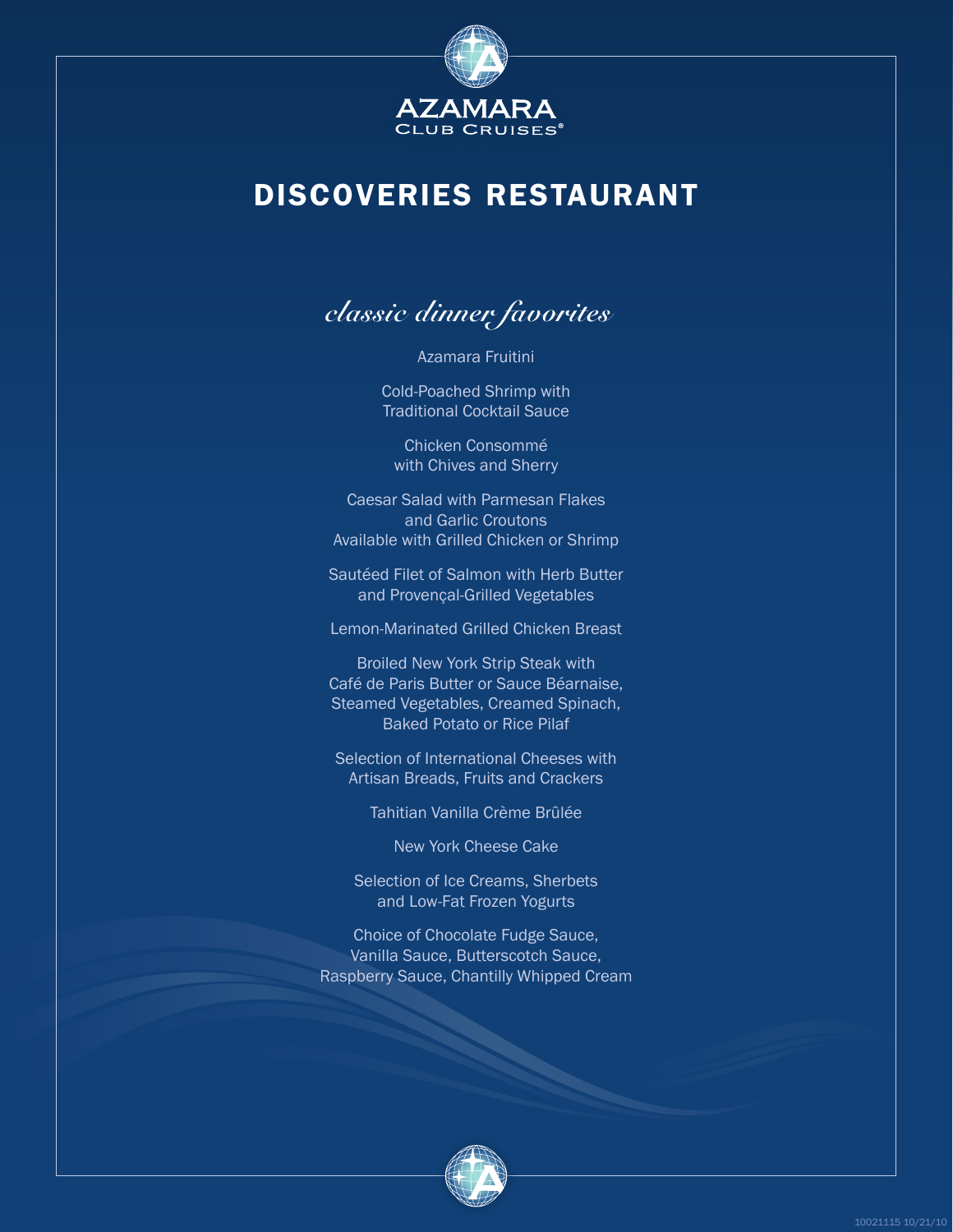

**appetizers**

Vol Au Vent, Creamy Mushroom, Asparagus & Truffle Ragoût with Puff Pastry (v)

Gin-Fizzed Jumbo Shrimp Cocktail with Marie-Rose and American Cocktail Sauces

Cherry Wood Smoked Duck Breast, Asparagus, Micro Greens, Cointreau Orange Dressing and Caramelized Orange Zest

### **soups and salads**

Creamy Yukon Gold Potato and Spinach Soup with Crispy Shallots (v)

Caramelized French Onion Soup, Roasted Garlic Baguette and Gruyère Cheese Melt

Chilled Carrot-Cardamom Bisque with Diced Lobster and Lemon-Flavored Cream

Baby Spinach, Roma Tomatoes, Buffalo Mozzarella and Focaccia Salad (v)

#### DRESSINGS OF THE DAY:

Italian, Garlic-Balsamic, Pesto

Always Available: Traditional and Fat-Free Dressings

**special pasta entrée**

Singapore-Style Tiger Prawns and Slow-Roasted Pork, Wok-Fried with Rice Noodles, Chinese Cabbage, Bean Sprouts and Soy-Curry Sauce



Pan-Seared Sole Fillets Meunière, Wilted Spinach, Grilled Fennel and Wild Rice Pilaf

### **main courses**

Pan-Fried Snapper with Saffron-Braised Potatoes, Fennel and Green Olive Dressing

Pan-Seared Pork Scaloppine 'Oscar' Topped with Crab Meat, Jalapeño-Spiked Hollandaise, Mâche Lettuce, Green Asparagus, Double Whipped Mashed Potatoes

Pan-Seared Turkey Tenderloin, Eggplant Parmigiana Cake, Tomato Coulis and Wilted Spinach

Roasted Tenderloin of Prime Beef with Marrow Crust, Sautéed Zucchini Spaghetti, Bacon-Potato Cake, Cabernet-Braised Shallots, Black Truffle Sauce

Potato Cake Napoleon, Glazed Asparagus, Morel Cream Sauce with Fresh Marjoram (v)



Char-Grilled Vegetable Salad (v)

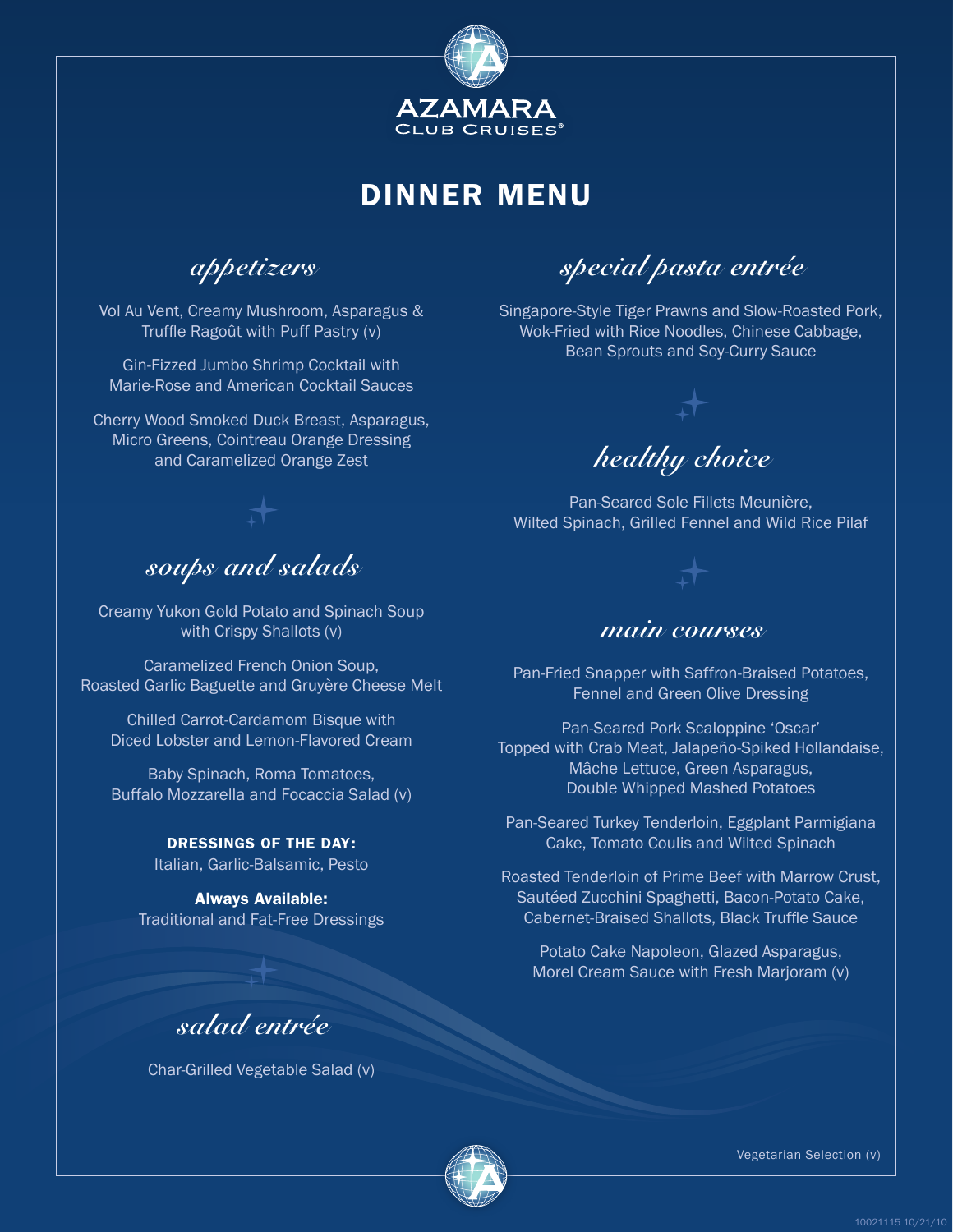

**appetizers**

Tomato Tartare, Tomato Sorbet, Basil Oil and Balsamic Reduction (v)

Smoked Salmon-Goat Cheese Roulade with Fresh Herb Salad, Honey-Mustard Dressing

Chicken Gyoza with Ponzu Sauce

**soups and salads**

Cioppino Bay Soup with Shellfish and Sourdough-Pesto Crostini

French Onion Soup with Baked Gruyère Cheese Crouton

Chilled Aztec Chayote-Chocolate Bisque with Yogurt and Honey (v)

Arugula, Papaya, Mango, Shaved Melon, Mint and Witlof Salad (v)

#### FEATURED DRESSINGS OF THE DAY:

Citrus, Yogurt, Plum-Wine Vinaigrette

Always Available: Traditional and Fat-Free Dressings

**special pasta entrée**

Crab Meat Ravioli, with Shrimp, Zucchini, Tomato Brunoise and Garlic Confit



Pan-Fried Sole Fillet on Pesto Potato Ragoût, Broccolini, Yellow & Red Pepper Coulis

### **main courses**

Crab Meat Parcel and Jumbo Shrimp on Snow Peas, Grilled Fennel, Spinach, Champagne Beurre Blanc Drizzle

Crispy Crêpes Filled with Oriental-Style Duck on Stir Fried Vegetables

Chicken Parmigiana Served with Zucchini Spaghetti, Fingerling Potatoes, Grilled Eggplant and Chunky Tomato Sauce

Braised Lamb Shank on Root Vegetables and White Bean Cassoulet, Rosemary Jus

French Potato Pie, Chestnut-Stuffed Mushroom, Grilled Tomato Wedges and Sorrel Sauce (v)

### **salad entrée**

Tandoori Chicken, Mixed Greens, Onion, Raisins, Almonds and Pineapple, with Indian Style Yogurt Dressing

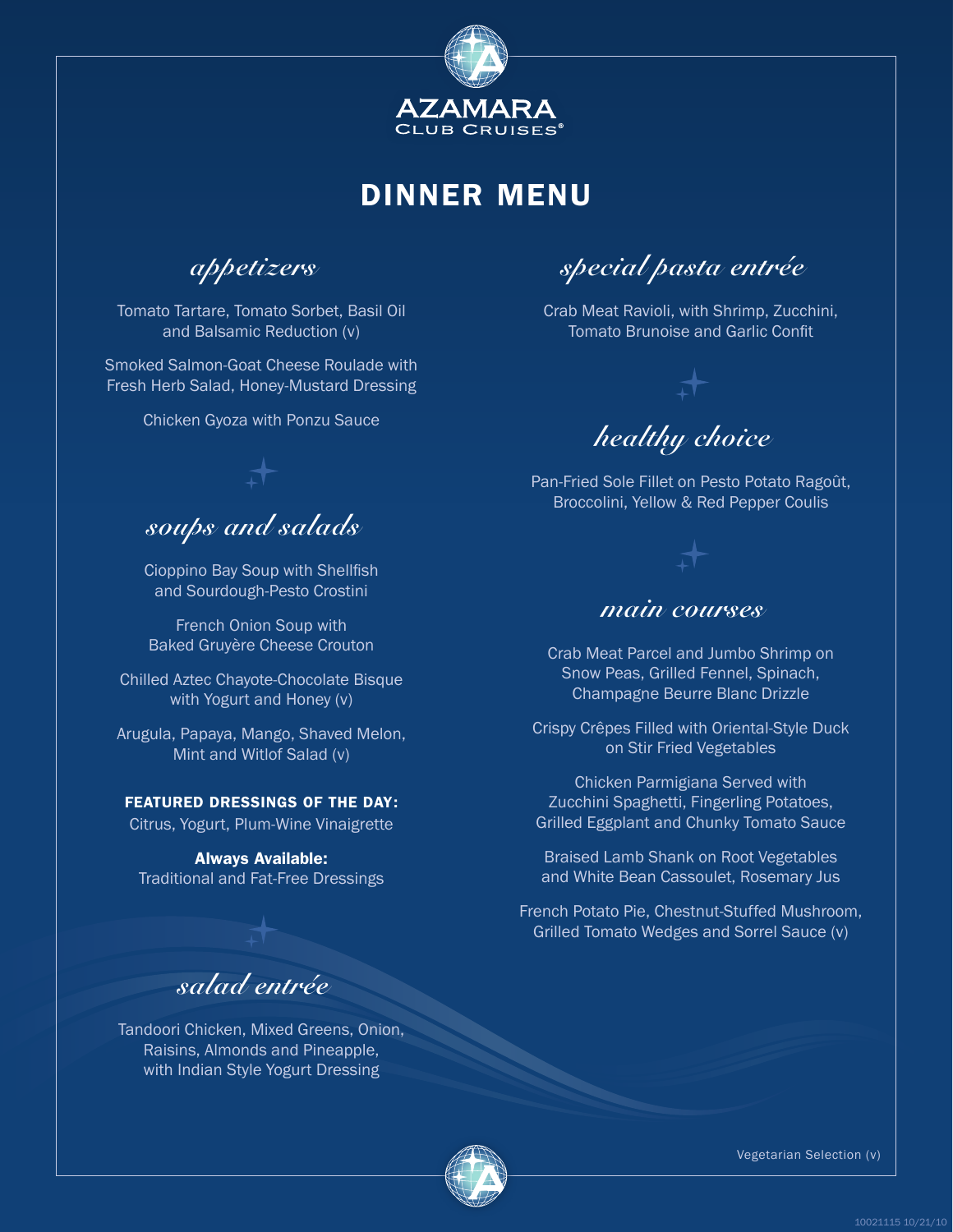

**appetizers**

Goat Cheese and Potato Tian, Green Pepper Coulis with Chive Oil (v)

Cauliflower Panna Cotta with Caviar and Crab Meat Salad, Topped with Champagne Sabayon

Fire Cracker Shrimp with Opal Basil, Aurora Sauce and Pink Peppercorns

**soups and salads**

Velvety Roasted Red Bell Pepper-Corn Chowder (v)

Louisiana Gumbo with Smoked Chicken, Andouille Sausage and Okra

Chilled Anjou Pear Bisque with Cinnamon Dust, Toasted Almond Slivers (v)

Fennel and Orange Salad with Arugula and Dill (v)

DRESSINGS OF THE DAY: French, Ranch, Citrus Vinaigrette

Always Available: Traditional and Fat-Free Dressings

### **salad entrée**

Asian Spicy Ahi Tuna Salad with Black Sesame Seeds and Ponzu Dressing

**special pasta entrée**

Blue Cheese Filled Gnocchi, Tossed with a Mascarpone, Grana and Sage Cream Reduction (v)



Coconut-Crusted Shrimp on Curried Diced Potatoes, Mango, Baby Bok Choy, Sour Cream-Red Pepper Coulis

### **main courses**

Charred Halibut on a Crab Mille-Feuille, Sautéed Asparagus, Butternut Squash Purée and Artichoke Aioli

Tandoori-Baked Lamb Loin with Eggplant and Spinach Roulade, Lentil Stew, Raita and Fresh Cilantro

Grilled Veal Chop with Bacon-Spiked Brussels Sprouts, Roasted Pontiac Potato Stack and Forest Mushroom Glaze

Slow-Roasted Prime Rib with Horseradish Mashed Potatoes, Sautéed Root Vegetables, Natural Beef au Jus

Empanada Stuffed with Soft-Baked Eggplant, Onion and Zucchini, Warm Papaya-Black Bean Salsa with Coriander (v)

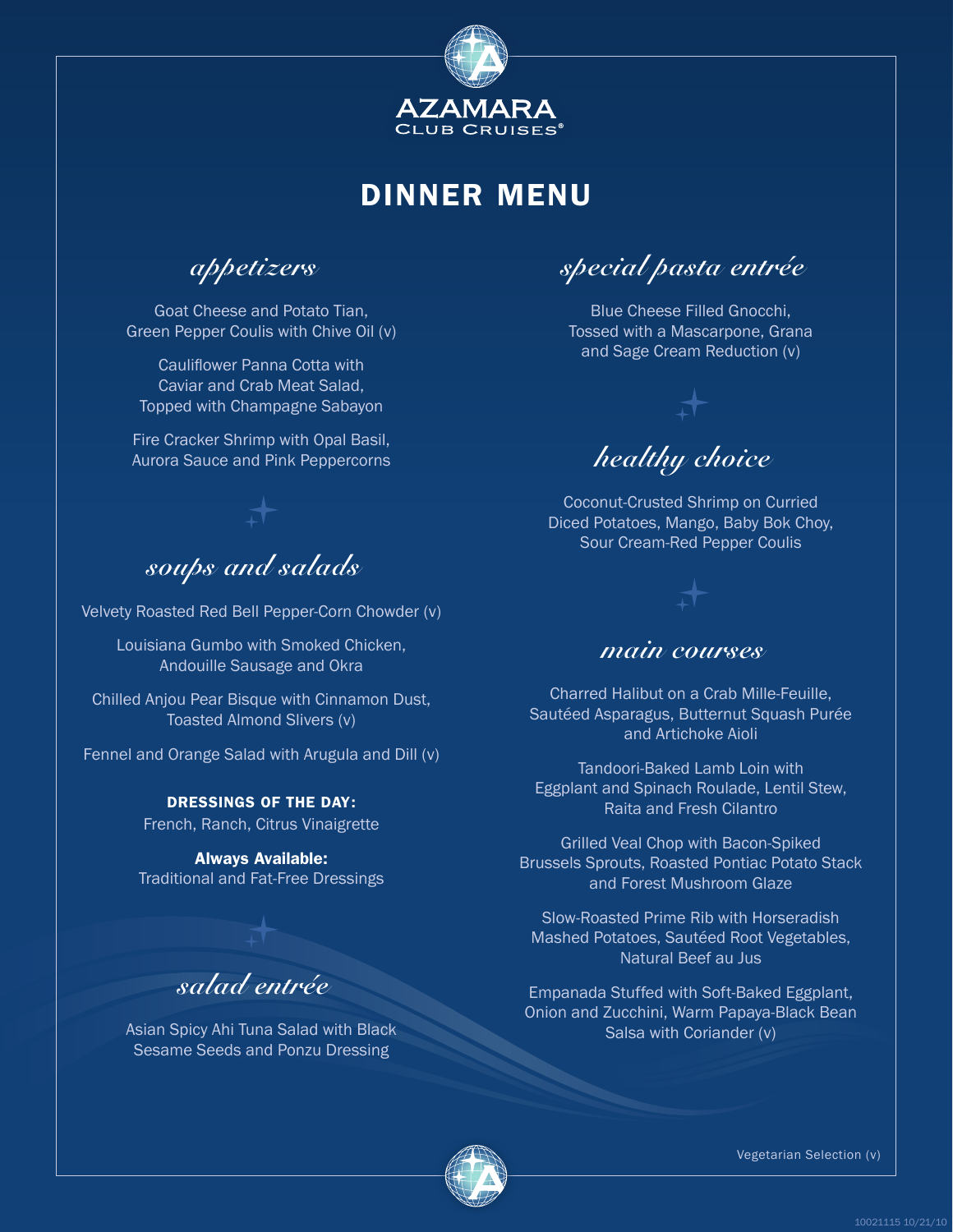

**appetizers**

Baked Brie with Pinot Noir-Poached Pear and Hot Plum Jam (v)

Fresh Lime-Scented Prawns and Avocado with Thousand Island Dressing

Thai-Inspired Beef Tenderloin Salad, Belgian Endive, Watercress, Cilantro & Lime Dressing

**soups and salads**

Pacific Oyster and Spinach Soup with Coconut Milk

> French Cream of Celery with Crispy Bacon Bits

Gazpacho with Sour Cream Quenelle and Fried Basil (v)

Witlof, Escarole, Red Oak, Green Asparagus and Spanish Onions (v)

DRESSINGS OF THE DAY: Ranch, Italian, Shallot Vinaigrette

Always Available: Traditional and Fat-Free Dressings

### **salad entrée**

Tomato and Blue Cheese Salad with Red Onion and Chives (v)

**special pasta entrée**

Fried Pork Dumplings on Baby Bok Choy, Sweet & Sour Glaze

**healthy choice**

Rare Seared Yellowfin Tuna, Stir-Fried Scallion and Ginger Jasmine Rice, Edamame and Shoyu Glaze

### **main courses**

Grilled Lemon and Herb-Flavored Grouper, Haricots Verts, Baked Zucchini, Gratinated Eggplant with Sauce Provençale

Pan-Seared Chicken Breast stuffed with Ricotta and Leek, Parmesan Crusted Potatoes and Green Beans

Sautéed Duck Breast with Orange-Flavored Honey and Pink Pepper, Braised Carrots, Potato Blinis with Foie de Canard

#### Surf and Turf

Grilled Filet Mignon and Half Lobster Tail, Potatoes Boulangères, Green Asparagus, Basil & Lemon Hollandaise

Marinated, Grilled and Baked Eggplant with Yellow Squash, Crouton and Onion-Stuffed Tomato Provençale (v)

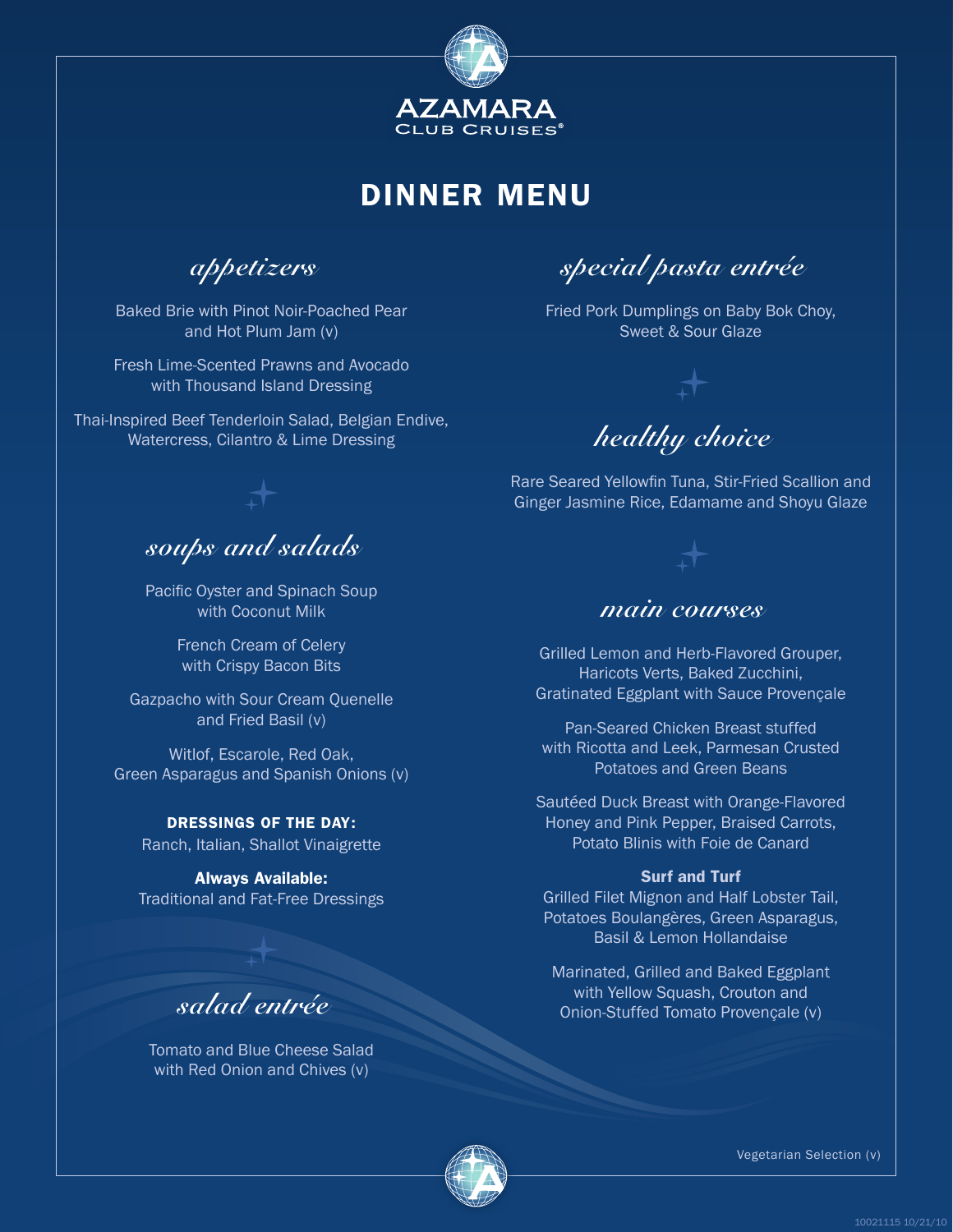

**appetizers**

Ricotta Cheese Ravioli (v)

Cajun Spiced Seared Tuna with Pickled Vegetables, Wasabi Mayonnaise and Soy Dressing

Shaved Bresaola and Yukon Gold Potato Salad, Arugula and Lemon Dressing

**special pasta entrée**

Pappardelle with Tasso Ham Carbonara and Pecorino Cheese

**healthy choice**

Pan-Seared Grouper Fillet, Garlic Roasted Potatoes, Sautéed Artichokes, Green Beans, Lime Beurre Blanc with Toasted Pine Nuts

### **soups and salads**

Pumpkin Bisque with Caramelized Apples (v)

Rustic Cannellini Bean Soup, Fresh Basil and Roasted Tomatoes

Chilled Vichyssoise with Potato Chips and Caviar

Mixed Greens, Sliced Cucumbers, Arugula, Shredded Carrots, Red Radishes and Radicchio (v)

#### DRESSINGS OF THE DAY:

Roquefort, Honey Mustard, Red Wine Vinaigrette

Always Available: Traditional and Fat-Free Dressings

**salad entrée**

Roasted Baby Beet, Egg, Cherry Tomato and Bacon

### **main courses**

Lemon-Thyme Baked Salmon with Succotash Squash and Edamame Beans, Vidalia Onion and Celery Salad, Green and Yellow Bell Pepper Syrup

Grilled Deboned Quails, Cheese Polenta Cake, Sautéed Spinach, Portobello Confit and Balsamic Reduction

Tasting of Beef and Veal Tenderloin, Herb Spätzle, Fava Bean Purée, Carrots and Morel Sauce

Broiled New York Strip Steak with Bronzed Shallot-Scallion Butter, Fingerling Potatoes, Eggplant Cannelloni Filled with Vegetable Ratatouille

Veggie Cutlets on Sautéed Garlic Spinach, Red and Yellow Pepper Syrup Drizzle (v)

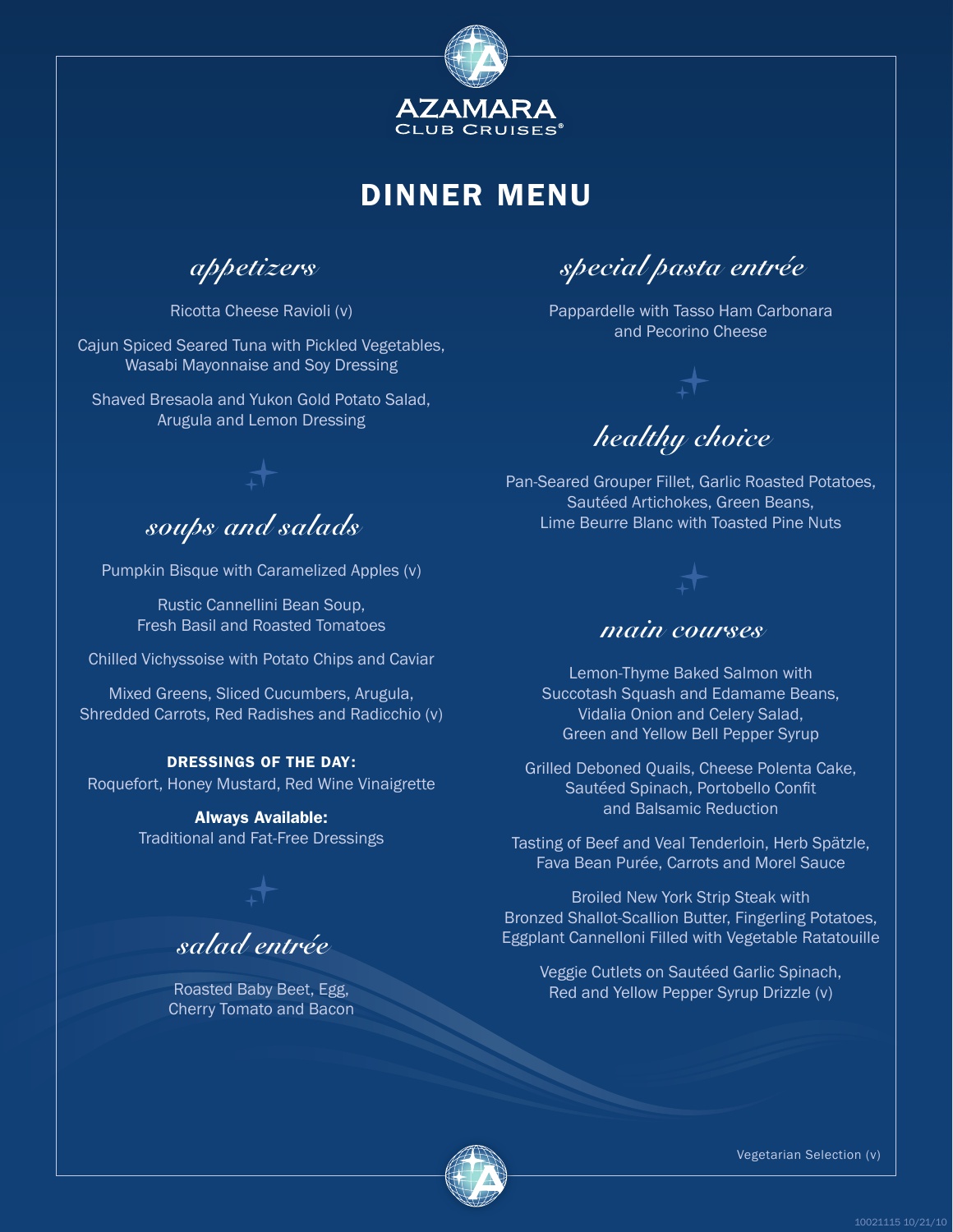

**appetizers**

Crisp Veggie Spring Roll with Orange & Red Onion Marmalade (v)

Smoked Salmon Napoleon on Pumpernickel Bread with Cream Cheese and Caviar

#### Mediterranean Antipasto

Salami, Olives, Prosciutto, Spanish Omelette, Grilled Vegetables and Mâche Lettuce

**soups and salads**

New England Clam Chowder with Fresh Chives

Green Lentil Soup with Roasted Root Vegetables

Chilled Vine-Ripe Tomato Soup Topped with Sweet Ricotta Cheese (v)

Tomato, Egg, Watercress and Frisée Salad (v)

#### DRESSINGS OF THE DAY:

Bacon-Ranch, Balsamic Vinaigrette, Blue Cheese

Always Available: Traditional and Fat-Free Dressings

**salad entrée**

Forest Mushroom Confit Salad with Grilled Zucchini and Squash Ribbons (v)

**special pasta entrée**

Penne Pasta, Vodka and Shrimp Sauce



Grigliata Mista, Combination of Shrimp, Scallops and White Fish Fillet, Mediterranean Herbs on Portuguese Baked Potatoes

### **main courses**

Pan-Seared Halibut with Flash-Fried Spinach, Toasted Almonds, Parsley Potatoes, Steamed Carrots and Shallot Sauce

Duet of Pork and Veal Tenderloin, Béarnaise Sauce, Sautéed Pearl Onions with Pancetta and Port Glaze

Breaded Veal Schnitzel Served with Cucumber Potato Salad and Lingonberry Sauce

Roasted Double Lamb Cutlet, Fennel-Potato Risotto, Yellow Squash, Sugar Peas, Shallot-Merlot Glaze

Mascarpone Cheese and Spinach Ravioli, Creamy Tomato-Basil Sauce (v)

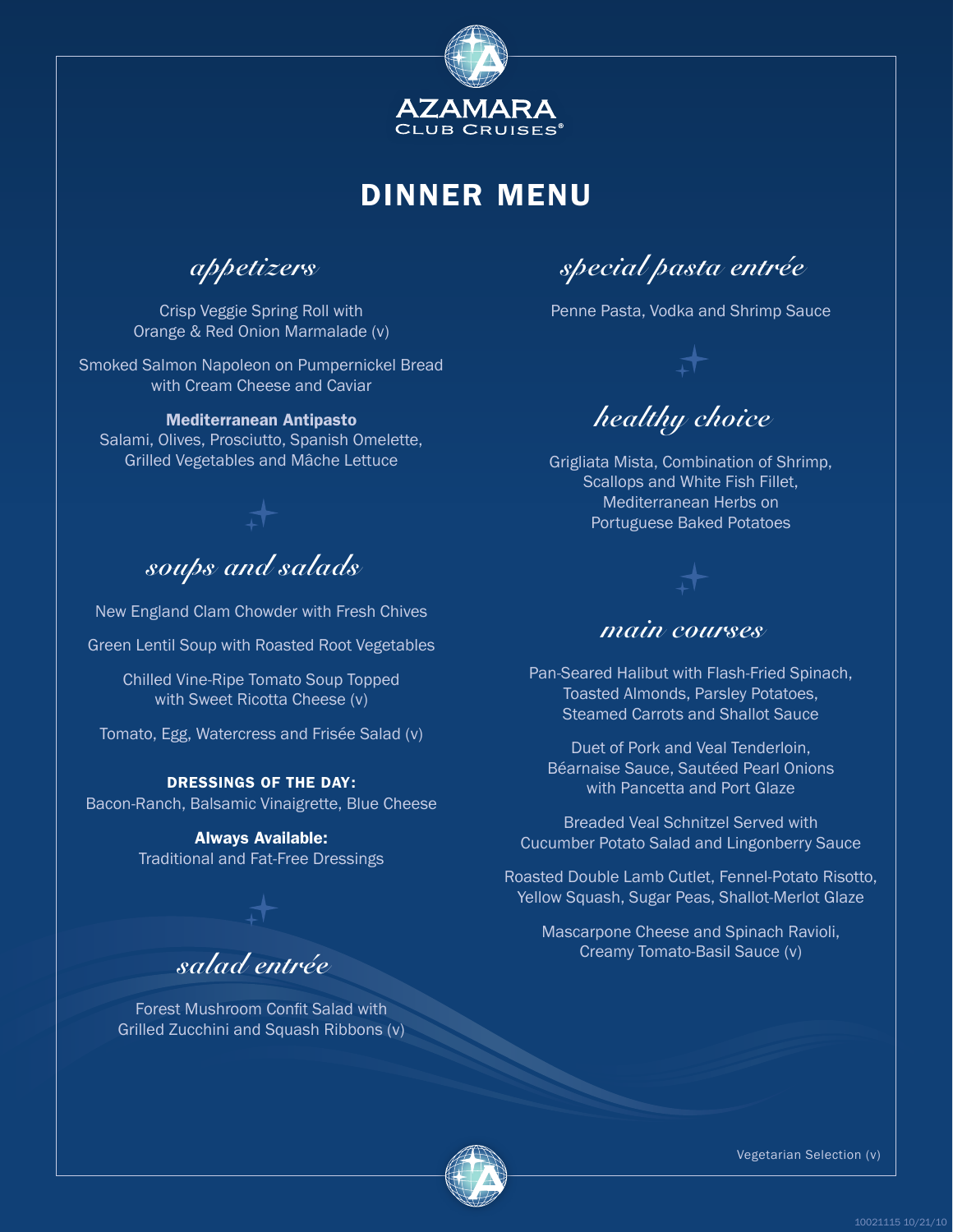

**appetizers**

Indian Vegetable Samosa with Coriander Chutney and Tamarind Glaze (v)

Crispy Fried Maryland Crab Cake with Baby Salad and Rémoulade Sauce

Cantaloupe and Prosciutto Ham with Grissini

**special pasta entrée**

Tagliatellie with Clams, Mussels and Shrimp

Traditional Ligurian Pesto Sauce



Seared Chilean Sea Bass on Quinoa Grains with Crisp Herb Salad, Warm Ratatouille Vinaigrette



Red Pepper Soup with Cumin-Flavored Cream (v)

Clear Oxtail Consommé with Turnips, Leeks and Sherry

Chilled Bulgarian Cucumber-Yogurt Soup with Fresh Dill (v)

> Lollo Rosso, Baby Spinach, Red Onion and Tomatoes (v)

#### DRESSINGS OF THE DAY:

Honey Mustard, Citrus, Raspberry Vinaigrette

Always Available: Traditional and Fat-Free Dressings

**salad entrée**

Pumpkin, Feta Cheese, Kalamata Olives, Spinach and Cherry Tomatoes (v)

### **main courses**

Horseradish-Crusted Salmon Medallion, Celeriac Russet Potato Mash, Snow Peas, Lemon Beurre Blanc and Sweet Mustard Drizzle

Duck Leg Confit, Mushroom Risotto Cake, Cheese Cauliflower, Snow Peas, Thyme Duck Jus

Grilled Deboned Cornish Hen, Mixed Herbs, Scalloped Sweet Potatoes, Sautéed Garlic Green Beans and Pan Gravy

#### Beef Stroganoff

Sautéed Tenderloin Tips in a Paprika-Scented Mushroom Sauce

Pan-Fried Vegetable Croquette with Cashews, Sautéed Spinach in Coconut Cream, Zucchini and Yellow Squash, Thai Curry Sauce (v)

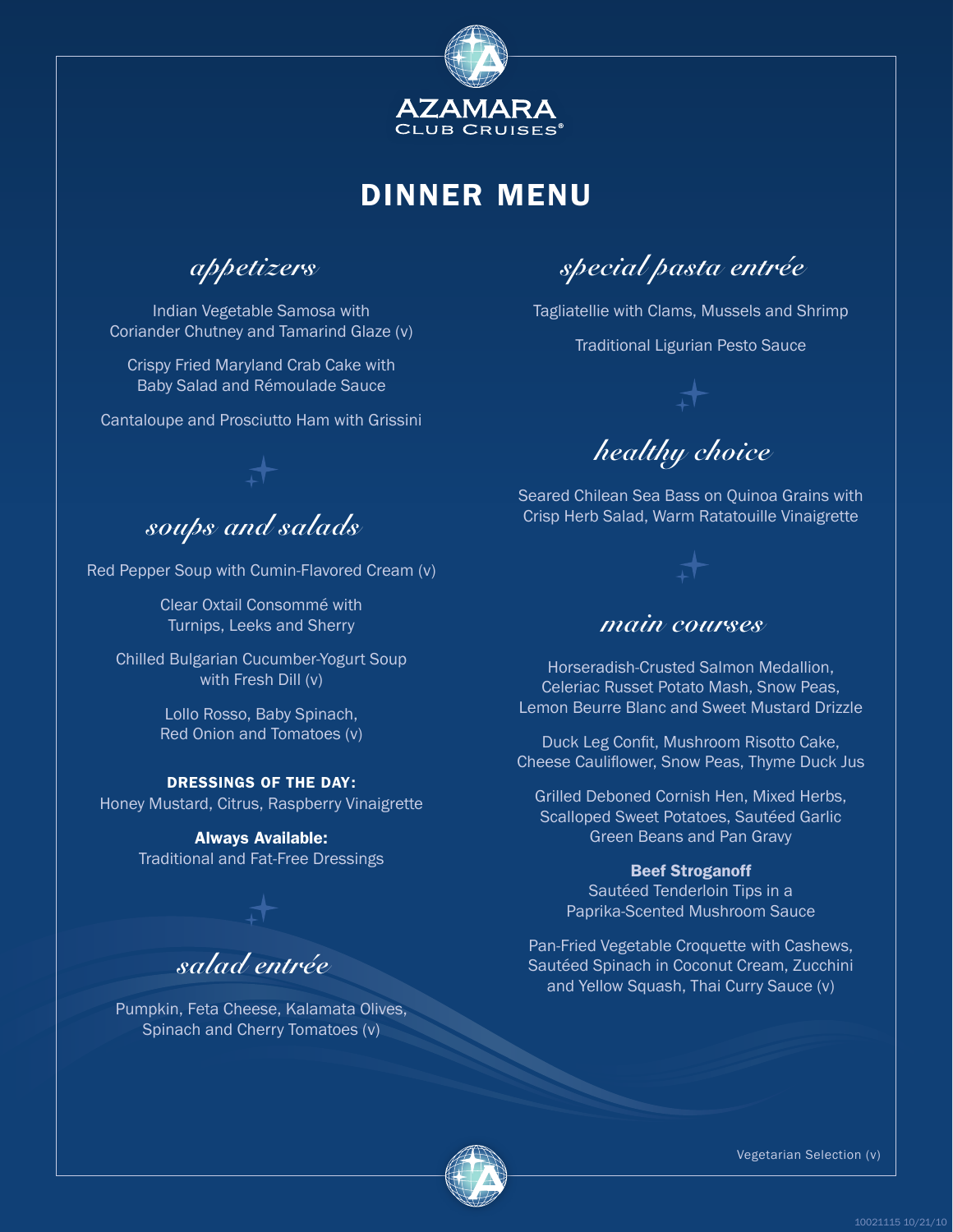

**appetizers**

#### Moussaka

Timbale of Grilled Eggplant, Zucchini, Roasted Tomato, Greek Herbs, Kalamata Olive Coulis and Parsley Pesto (v)

Asian-inspired Tuna, Jalapeños, Spicy Japanese Mayonnaise, Tobiko Eggs and Truffle Oil

Carpaccio of Beef Tenderloin with Artichoke Roman-Style Dressing, Baby Lettuce and Garlic Chips

### **soups and salads**

Light Cream of Chicken and Wild Rice Gumbo

Bouillabaisse of Lobster, Clams, Shrimp and Mussels with Fiery Rouille Baguette

Chilled Papaya Bisque with Crisp Tostones (v)

Iceberg Lettuce Wedge with Sliced Tomatoes and Red Onions (v)

#### DRESSINGS OF THE DAY:

French, Blue Cheese, Asian Vinaigrette

Always Available: Traditional and Fat-Free Dressings

### **salad entrée**

Anjou Pear and Gorgonzola Salad, Lettuce, Port Wine Drizzle (v)

**special pasta entrée**

Ricotta Manicotti Baked with Béchamel Sauce and Parmesan, White Bolognese and Mushroom Sauce





#### Paella de Mariscos Traditional Seafood Paella of Calamari, Mussels, Shrimp and Scallops, Served with Saffron-Vegetable Rice and Garnished with Green Peas

### **main courses**

Mélange of Half Broiled Lobster Tail, Shrimp and Scallops with Lobster Risotto, Haricots, Verts and Drawn Butter

Pink Roasted Pork Tenderloin Wrapped in Prosciutto, Scalloped Potatoes, Savoy Cabbage and Bacon Stew, Broccolini, Sage Jus

Osso Buco, Braised Veal Shank with Root Vegetables on Soft Polenta, Cherry Tomatoes, Mushrooms and Gremolata

Grilled Venison Loin, Butternut Squash, Roasted Shallots, Mâche Lettuce and Black Cherry Jus

Baked Tomatoes Stuffed with Eggplant Caviar, Onions and Dates, Butternut Squash Sauce with Toasted Pumpkin Seeds (v)

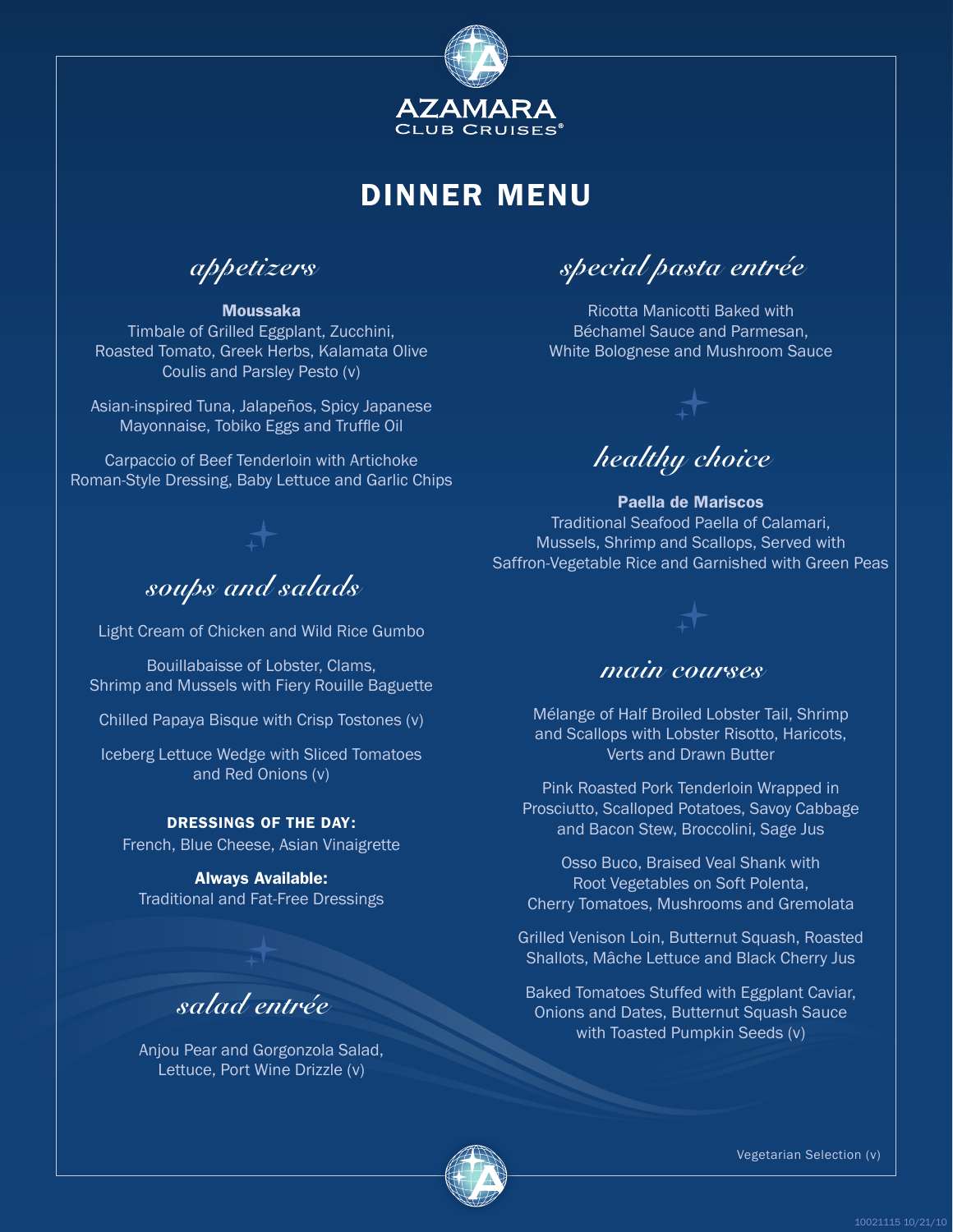

**appetizers**

Risotto ai Funghi White Truffle Oil Scented Risotto with Portobello Confit and Forest Mushrooms (v)

Salmon Tartare with Red Bliss Potato Salad and Saffron Mayonnaise

#### Azamara Country Pâté

Dried Sherry Confit, Port Wine Aspic and Cumberland Sauce

**soups and salads**

Red Lentil, Carrot, Celery and Turnip Soup with Tasso Ham

Tomato Broth with Orzo and Cilantro Pesto

Chilled Avocado and Watermelon Soup (v)

Boston & Frisée Lettuce with Marinated Artichokes and Grilled Vegetables (v)

#### FEATURED DRESSINGS OF THE DAY:

Gorgonzola, Italian, Pomegranate-Lime Vinaigrette

Always Available: Traditional and Fat-Free Dressings

**special pasta entrée**

Orecchiette with Lobster and Cognac Ragoût, Roma Tomatoes and Green Asparagus Spears



Baked Snapper Fillet, Parsnip Mash, Baby Corn, Broccolini, Candied Meyer Lemon Beurre Blanc

### **main courses**

Beer Battered Cod Fillet with Steak Fries, Pea Purée, Wilted Spinach, Rémoulade Sauce

Seared Duck Breast on Brioche Crouton, Granny Smith Apple Compote, Port Wine-Cinnamon and Apple Syrup

Corn-Fed Chicken Breast, Sautéed Garlic Potatoes, Spinach, Asparagus, Caramelized Golden Shallot Sauce

> Grilled Five-Spice Lamb Chops with Acorn Squash and Eggplant Hash, Broiled Tomato Wedges and Lamb Jus

Leek and Potato Bonbonnière Stuffed with Vegetable Ratatouille and Red Pepper Sauce (v)

**salad entrée**

Mesclun Lettuce with Sliced Loin of Lamb on Lentils, Sun-Dried Cherries, Tarragon Vinaigrette

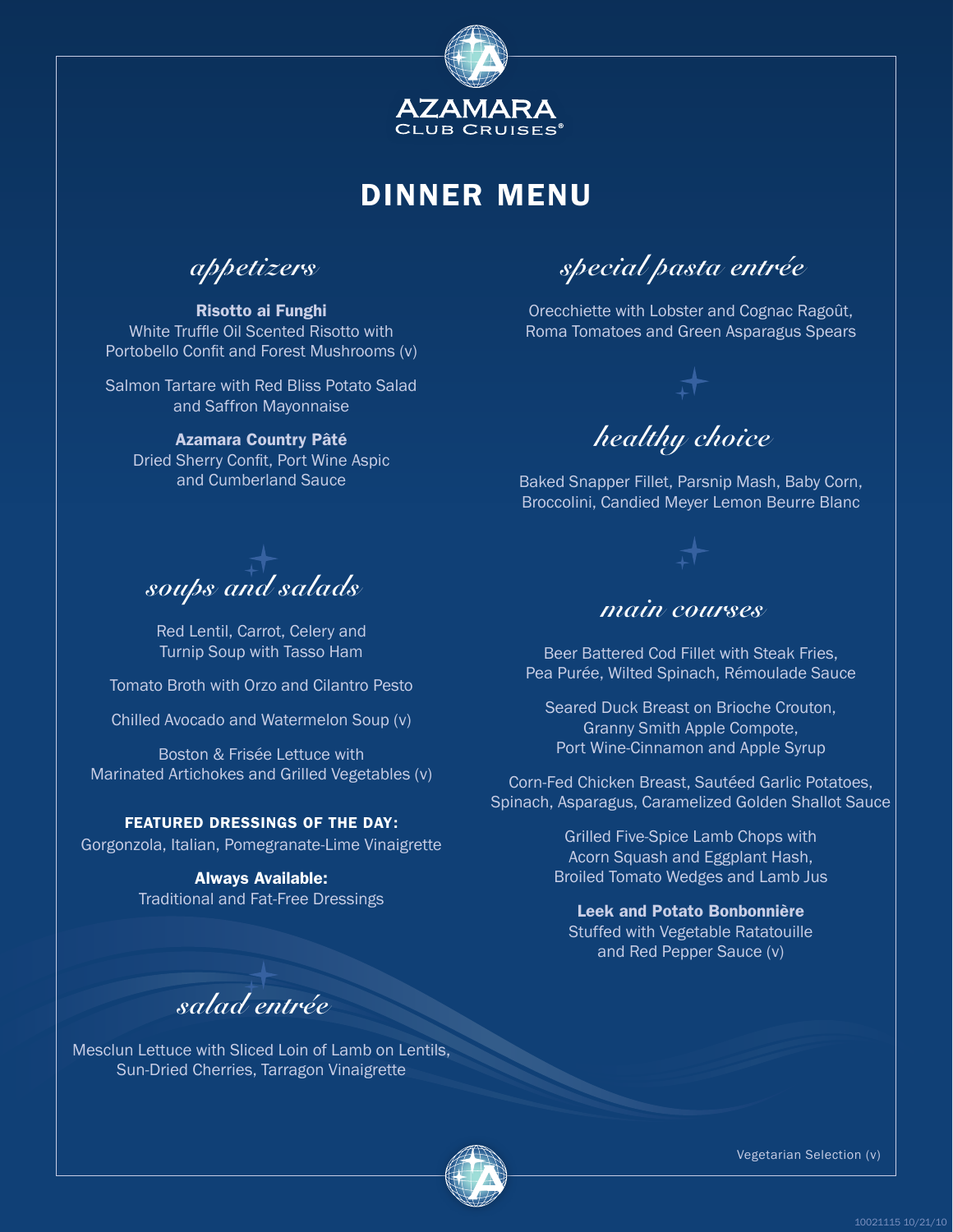

**appetizers**

Roasted Pumpkin, Pine Nut, Arugula and Fennel Salad, Balsamic Reduction and Basil Oil (v)

#### Coquilles St. Jacques

Scallops in Creamy White Wine Sauce Baked in Half Shell with Parmesan Cheese

#### Vitello Tonnato

Chilled Slices of Tender Veal Loin with a Silky Tuna and Caperberry Sauce

# **soups and salads**

Mussel and Leek Bisque with Curry Crème Fraîche

Caramelized Cauliflower Chowder with White Truffle Dust

Chilled Tropical Fruit Soup with Brunoise of Kiwi, Mango and Papaya (v)

Avocado, Cherry Tomatoes, Lollo Rosso, Frisée Lettuce and Artichoke Wedges (v)

FEATURED DRESSINGS OF THE DAY: French, Honey Mustard, Citrus Vinaigrette

Always Available: Traditional and Fat-Free Dressings

### **salad entrée**

Contemporary Niçoise Salad with Seared Tuna Loin

**special pasta entrée**

Osso Buco Ravioli, Root Vegetables, Veal and Tomato Reduction



Sukiyaki Chicken Slivers, Wok-Fried with Noodles and Vegetables

### **main courses**

Pan-Fried Grouper with Fennel, Artichoke & Orange Salad, Almond Aioli and Burnt Orange Dressing

Seared Arctic Char on Gnocchi Pasta with Creamy Leek and Morel Sauce

#### Tagliata di Manzo

Sliced NY Steak on Parsnip Mash, Shiitake Mushrooms, Veal Jus and Chive Oil

Braised Beef Short Ribs in Red Wine Sauce on Mascarpone Mashed Potatoes, Braised Belgian Endive, Green Asparagus and Grilled Carrots

Golden Rice Cakes with Sweet Potatoes, Curried Chick Peas, Roasted Vegetables, Lilikoi-Mango-Ginger Sauce (v)

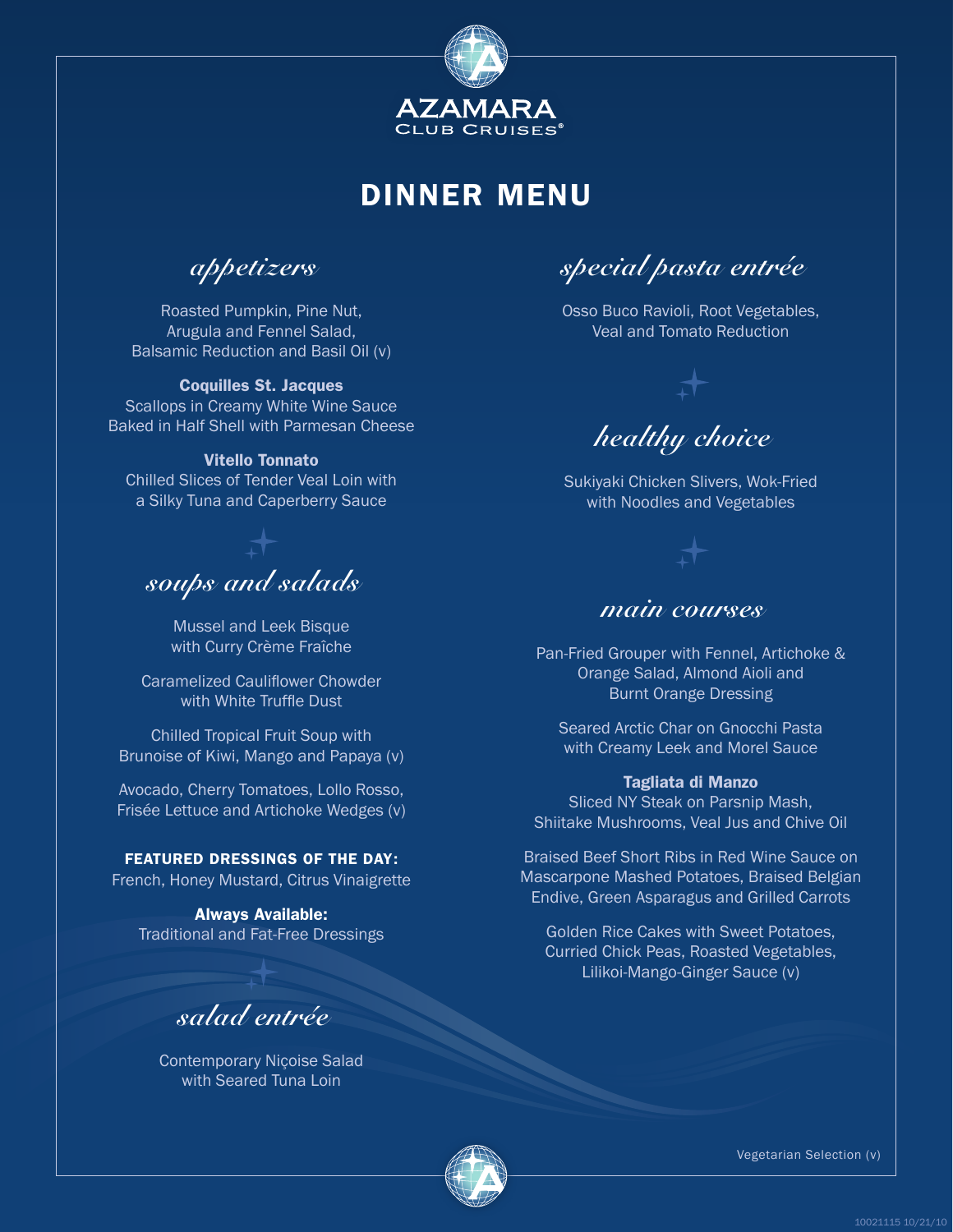

**appetizers**

Vietnamese Rice Paper Wrap with Shredded Chinese Cabbage, Mango Sticks, Cucumber, Basil, Cilantro and Spicy Asian Sauce (v)

> Classic Escargots à la "Bourguignonne" and French Crouton Stick

Rondelle Ricotta and Spinach, Beef Ragoût and Crispy Prosciutto

### **soups and salads**

Minestrone Genovese – Soft Cooked Vegetables with Spinach, Beans and Pesto (v)

> Creamed Onion Soup with Apple Cider and Crisp Onion Rings

Chilled Pumpkin Bisque with Honey and Pears (v)

Boston Lettuce with Chopped Eggs and Chives (v)

#### FEATURED DRESSINGS OF THE DAY:

Blue Cheese, Red Wine, Balsamic Vinaigrette

Always Available: Traditional and Fat-Free Dressings

### **salad entrée**

Crisp Soft Shell Crab and Arugula with Snow Peas, Bean Sprouts, Japanese Ginger Dressing

**special pasta entrée**

Risotto al Pomodoro, Risotto with Cherry Tomatoes, Basil, Mozzarella Cheese, Char-Grilled Vegetables (v)



Poached Sea Bass in Bouillabaisse Broth, Asparagus, Charred Corn, Cherry Tomatoes with Rouille Crouton



### **main courses**

Bronzed Scallops & Pan-Fried Sole Fillet with Wilted Spinach, Crispy Potato Cakes and Black Truffle-Infused Hollandaise Sauce

Trio of Cornish Hen, Duck and Pheasant Breast, Mashed Potatoes, Sauerkraut and Port Glaze

#### Veal Saltimbocca

Veal Scaloppini wrapped in Parma Ham and Fresh Sage Served with Grilled Zucchini, Porcini and Crimini Mushroom Risotto, Marsala Wine Sauce

#### Grilled Rib-Eye Steak

Mashed Potatoes, Yellow Squash, Red Pepper and Merlot Reduction

Asian Vegetable Turnover with Wild Rice and Ratatouille (v)

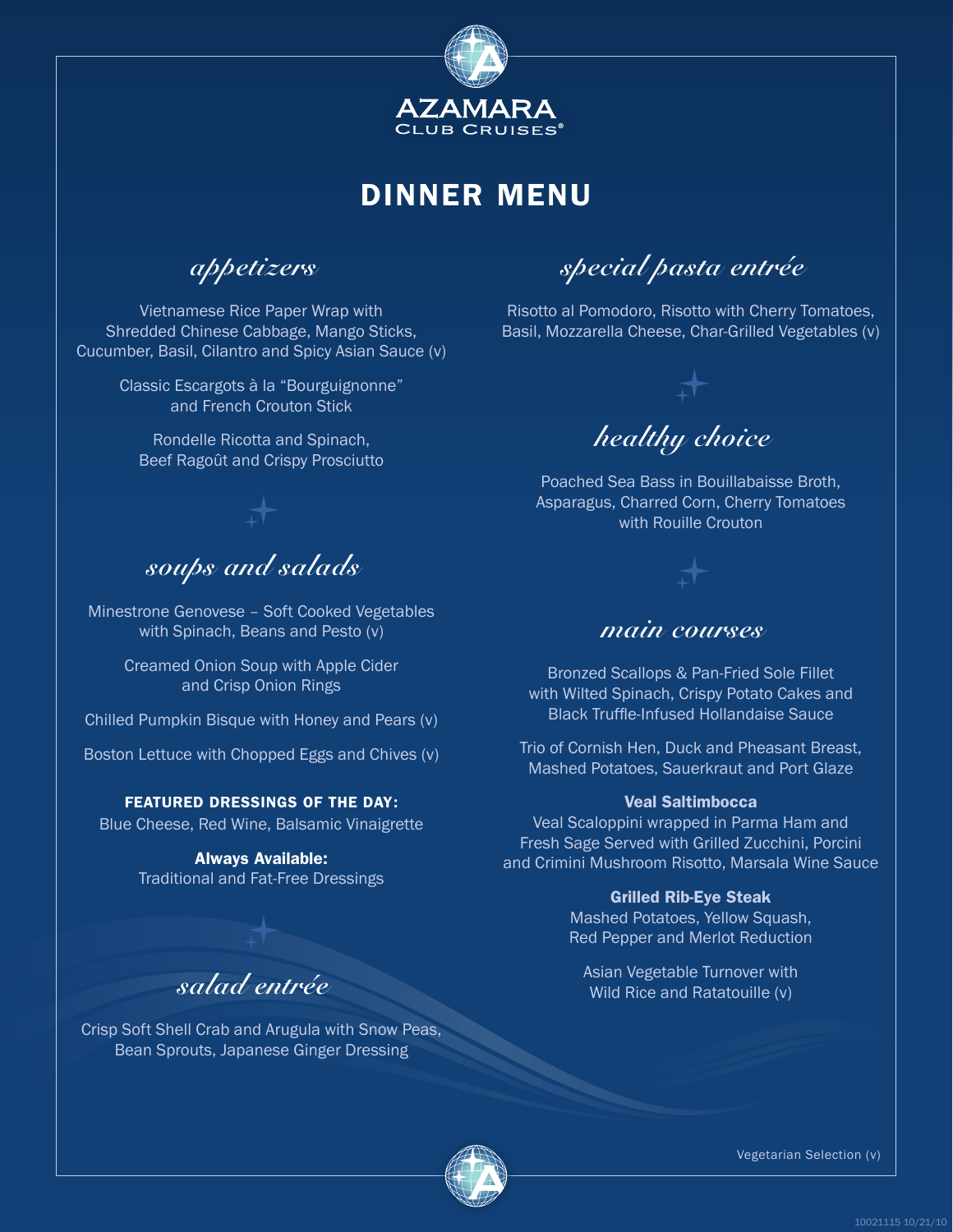

**appetizers**

Frisée Lettuce with Roasted Baby Beets, Goat Cheese Crumbles, Beetroot Dressing and Chive Oil Drizzle (v)

Shrimp Salad, Tomato and Avocado with Bell Pepper Orange Dressing, Crostini and Black Olive Tapenade

Char Sui Style Chicken, Bacon and Broccoli Roulade, Ginger, Garlic, Toasted with Sesame Seeds

**soups and salads**

Tuscany Beef Broth with Cheese Tortellini and Fresh Basil

Bermuda Fish Chowder with Bell Pepper, Gosling Rum and Hot Sherry Pepper Drizzle

Mangozpacho: Tropical Fruit and Tomato Soup with Lime and Candied Ginger (v)

Radicchio Caesar Salad

FEATURED DRESSINGS OF THE DAY:

Caesar, Herb, Balsamic Vinaigrette

Always Available: Traditional and Fat-Free Dressings

**special pasta entrée**

Pappardelle with Radicchio and Pancetta Sauce



CHEF'S CHOICE Our Chef's Choice of Fish Served with Lobster Ravioli, Corn-Crustacean Sauce, Asparagus and Chive Oil

### **main courses**

Salmon & Scallop Brochette, Asian Stir-Fried Vegetables, Jasmine Rice, Soy and Unagi Glaze

> Baked Turkey Roll Filled with Apples, Apricots, and Walnuts, Served with Crimini Mushrooms and Broccoli

Grilled Pork Loin Steak, Tomato Provençale and Shiraz Reduction

Whole Roasted Beef Strip Loin, Brushed with Dijon Mustard, Potato Cake, Root Vegetables and Sautéed Green Peas

Tamarind Vegetable Curry on Basmati Rice with Raita, Mango Chutney and Crisp Fried Pappadums (v)

**salad entrée**

Greek Salad with Marinated Feta Cheese and Tiger Shrimp

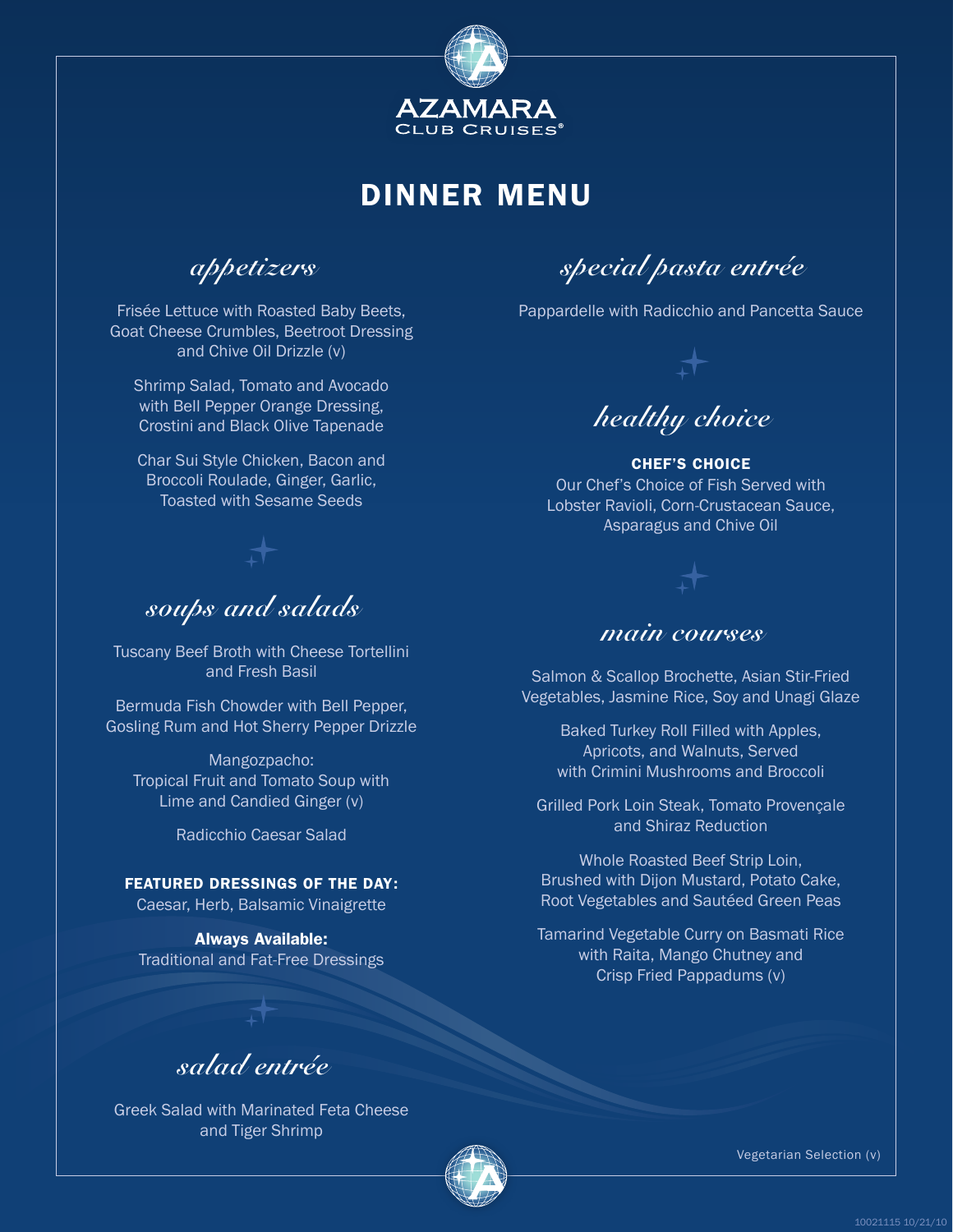

**appetizers**

Tomato Tartare, Tomato Sorbet, Basil Oil and Balsamic Reduction (v)

Smoked Salmon-Goat Cheese Roulade with Fresh Herb Salad, Honey-Mustard Dressing

Chicken Gyoza with Ponzu Sauce

**soups and salads**

Shellfish Broth with Tobiko Spätzle and Peppers

Sweet Potato Bisque with Turnips and Whipped Cream

Tropical Gazpacho with Watermelon, Honeydew and Cantaloupe (v)

Mesclun Mix, Hearts of Palm, Red Radish, Cherry Tomatoes, Button Mushrooms and Sliced Red Onions (v)

#### FEATURED DRESSINGS OF THE DAY:

Italian, Creamy-Lemon Garlic, Red Wine Vinaigrette

Always Available: Traditional and Fat-Free Dressings

**special pasta entrée**

Chicken and Shrimp Pad Thai Noodles, Roasted Peanuts, Scallions and Cilantro



Pan-Seared Sea Scallops with Moroccan Couscous, Vegetable Tajine and Pink Peppercorn Sauce



### **main courses**

Blackened Grouper Fillet, Tomato, Red Onion and Roasted Pepper, Avocado Aioli Dressing

Roasted Chestnut-Crusted Venison Loin with Port Wine Sauce, Braised Red Cabbage and Potato Mousseline

Cumin Spiced Rack of Lamb, Japanese Ratatouille, Wasabi Mashed Potato and Lamb Jus

> Grilled T-Bone Steak alla Fiorentina, Steak Fries, Sautéed Green Beans, Pearl Onion and Pancetta Confit

Herbed Crêpes Stuffed with Eggplant Ratatouille, Celery Cream Sauce with Fried Leeks (v)

**salad entrée**

Smoked Fish Platter with Asparagus, Watercress and Horseradish Cream